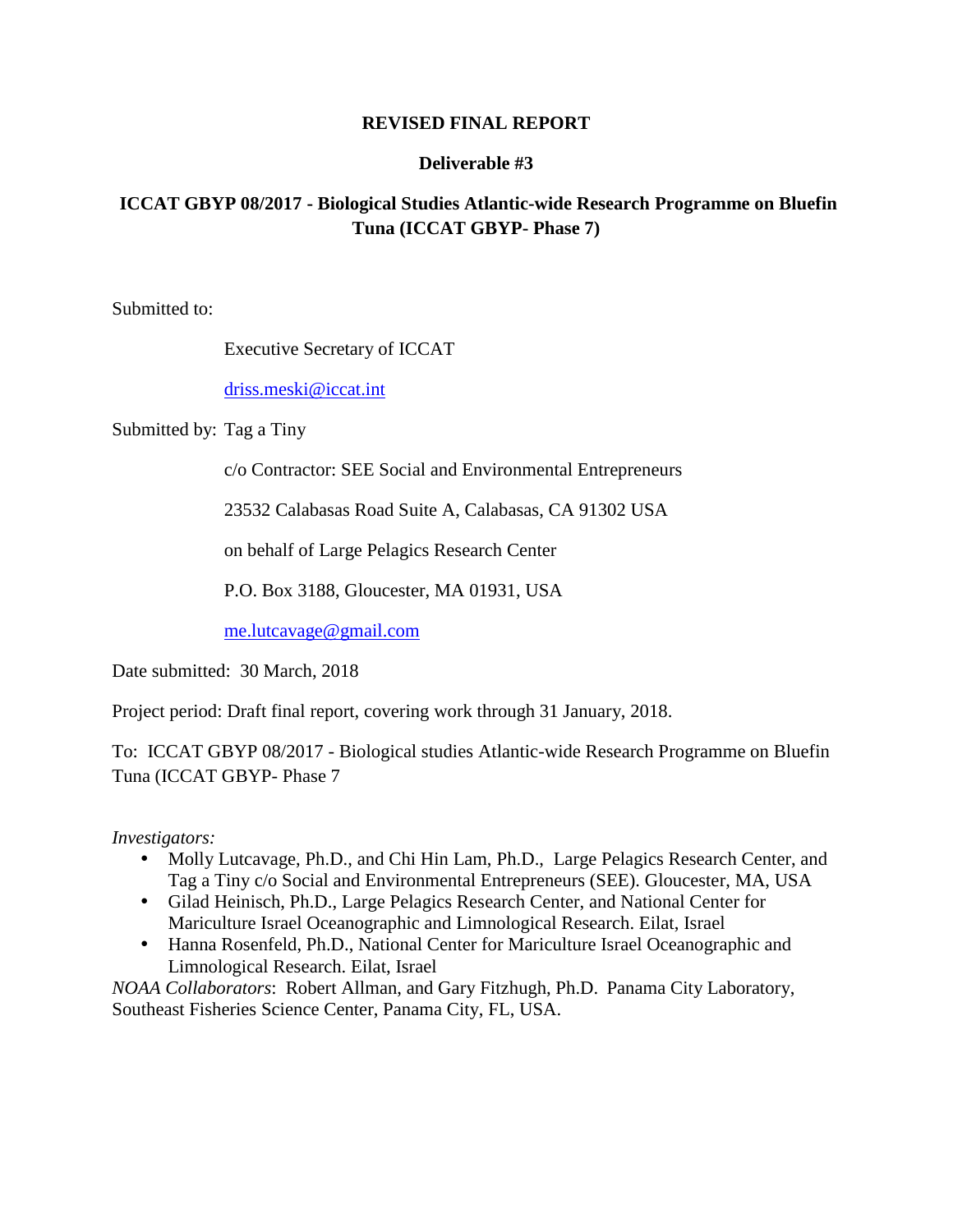## **Closing Data Gaps in the Reproductive Biology of Atlantic Bluefin Tuna in the Northwestern Atlantic**

#### **Task Deliverables Summary**

A) Completed:

Reproductive Sampling:

We submitted the LPRC gonad sample collection (~720 samples) to Mass Histology, Inc. for completion of sample preparation (cutting, mounting, and H&E staining) and slide production. In January, 2018, the laboratory service director noted that processing would be delayed beyond the usual processing period (4-6 weeks) because of the large size of the submitted archive. Once samples were processed, the service provider completed processing of the gonads and shipped the final portion of LPRC's archive slides to Drs. Gary Fitzhugh and Robert Allman of the Southeast Fisheries Science Center (SEFSC) Panama City Laboratory, FL.

LPRC processed payment to Riverside Technology, Inc., the contractor used by the Panama City SEFSC laboratory for evaluation of H&E slides, assignment of reproductive stage, proofing, and data entry.

LPRC submitted draft data tables (Tables 1-5) of descriptive information for the gonad sample archive submitted for inclusion into the NOAA archive, where the data fields will be reformatted to match that for biological samples taken by federal fisheries observers and contractors. The Panama City Laboratory will finalize LPRC's archive data records matched to processed slides, and will also be matched to ages assigned and supplied by Dr. Walter Golet. In the future, LPRC may also submit additional stained and evaluated slides to the SEFSC if Robert Allman determines that fish LPRC and federal observers jointly sampled in the Gulf of Mexico are not included in their existing archive.

It is important to note that the LPRC gonad archive for the years before 2012 were collected mainly for studies of bluefin reproduction and energetics conducted for PhD projects, and were not collected specifically for NOAA or ICCAT. Data fields, at minimum, include size by length or mass, and location of catch, if known, in the Gulf of Maine. Fish sampled in Canada and the US are included in our draft data files. All samples were obtained from only two areas in the NW Atlantic, sampling strata 35 and 34e. There are no other sources of representative biological samples for these regions for Atlantic bluefin tuna. Historical gonad and other biological samples taken by Chief Scientist Peter C. Wilson during the US Bureau of Commercial Fisheries exploratory longline cruises for tunas in the NW Atlantic, originally stored at the SEFSC in Miami, have been lost for decades.

Submission of all of LPRC's gonad archive and associated information will complete the deliverables for the gonad archive portion of our contract. Final formatted data tables will be submitted by NMFS and the files included here are meant to represent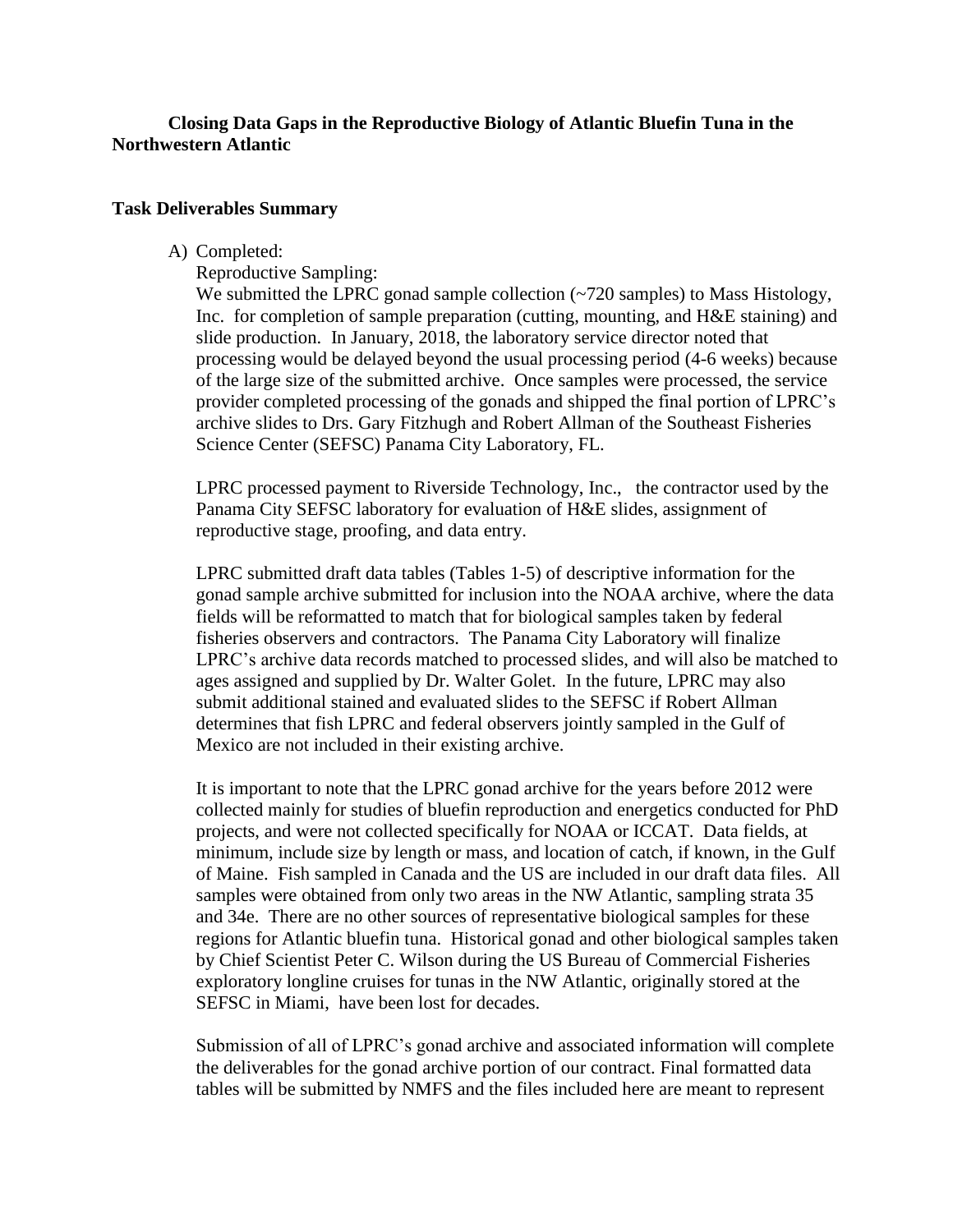the nature of the archive, not its final representation and format. Evaluation of results from the assignment of reproductive stage by Riverside Technology, Inc. will be completed in the future, hopefully in 2018, as a collaboration between LPRC and the Panama City SEFSC investigators, Drs. Robert Allman and Gary Fitzhugh. The objective will be to examine reproductive stage in relation to month, year, fish size, and oceanographic region, and to compare results with previous work conducted by our lab for large, commercially landed ABFT sampled in 2000-2002 in the Gulf of Maine<sup>1</sup>.

B. Endocrine Sampling:

Our objectives for endocrine sampling were to measure pituitary gonadotropins in ABFT of two size classes, 40-55 inches (CFL), and > 73 inches CFL, by obtaining brain-liver-gonad tissue of ABFT (20 of each size class) aboard commercial and recreational fishing vessels, in Canada and the US, respectively. These size classes correspond to strata code 34, 34d, 34e & 35 listed in

*ICCAT\_GBYP\_Sampling\_Strata\_2017.xlsx*. We could not meet these objectives. As described in Progress Report #2, and our earlier final Draft Report, this sampling could not be accomplished mainly because of the lack of sufficient lead time and personnel to organize the US recreational sampling of smaller fish. For the adult fish, we did not have access to Canadian scientific sampling quota sufficient to enable brain/endocrine sampling in early September off SW Nova Scotia. We attempted sampling but only had access to a single female ABFT landed during our fishing trip. The head cut for a second fish made available to us by an adjacent fishing vessel was incorrectly made and the brain was not present. Consequently, no endocrine samples were shipped for analysis by Dr. Hanna Rosenfeld in 2017.

C: Participation in the GBYP Planning Workshop on Reproduction. Drs. Molly Lutcavage and Tim Lam were invited to participate in the 13-14 Feb, 2018 meeting in Madrid, and prepared a presentation and background materials. Dr. Tim Lam attended the meeting and represented the LPRC's research on reproductive biology of ABFT in the NW Atlantic. Lam and Lutcavage reviewed the resulting report and made comments and recommendations to the GBYP committee.

D. Map sampling area shown below (Figure 1).

E. Data Tables 1-5 attached as Addenda

l

<sup>&</sup>lt;sup>1</sup> Goldstein, J., Heppell, S., Cooper, A., Brault, S., and M. Lutcavage. 2007. Variability in the reproductive status and body condition of Atlantic bluefin tuna in the Gulf of Maine, 2000-2002. Marine Biology 151:2063-2075.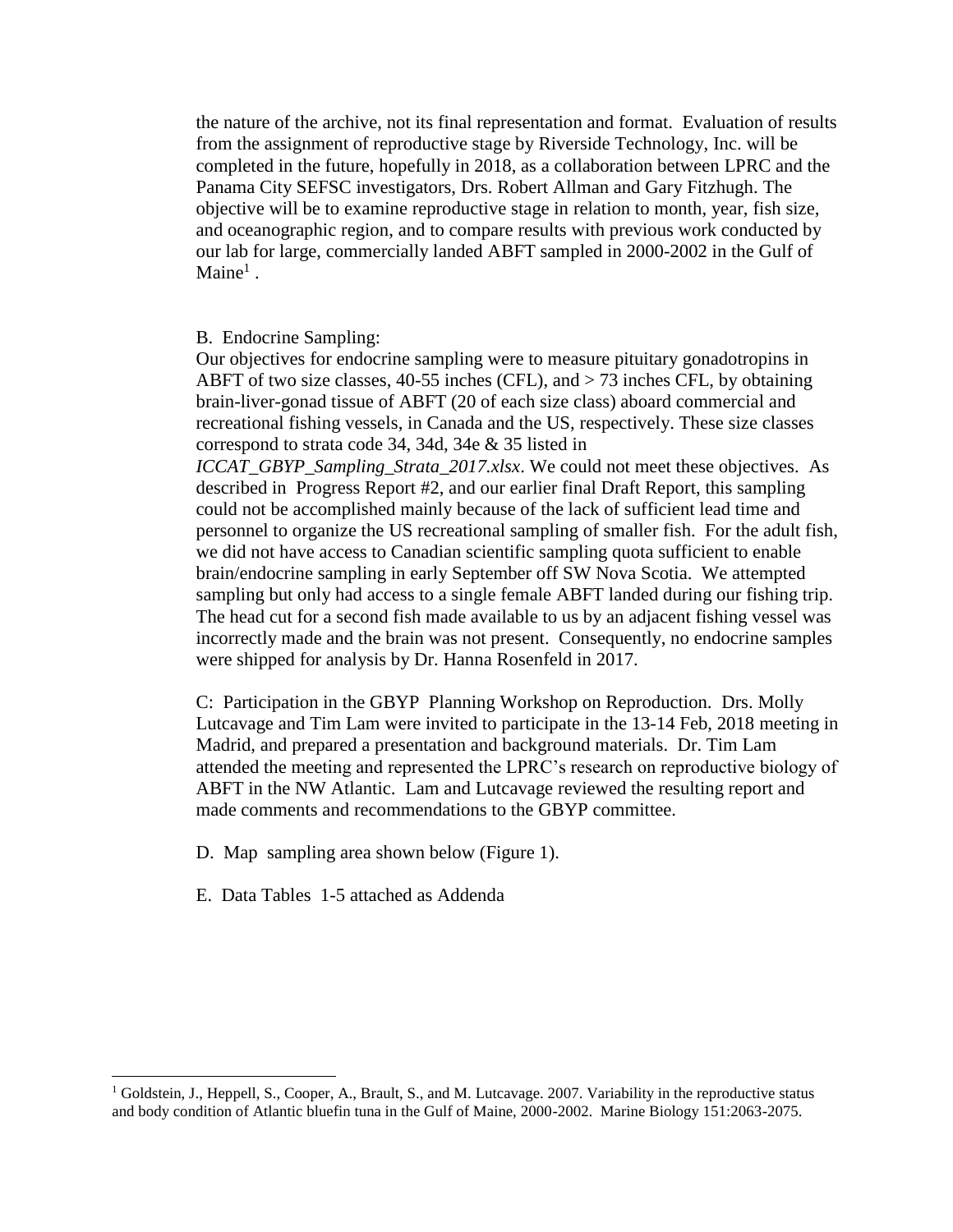

Figure 1. ICCAT strata areas 34 and 35 where Atlantic bluefin tuna reproductive samples were obtained for the LPRC gonad archive from the US commercial and recreational fisheries.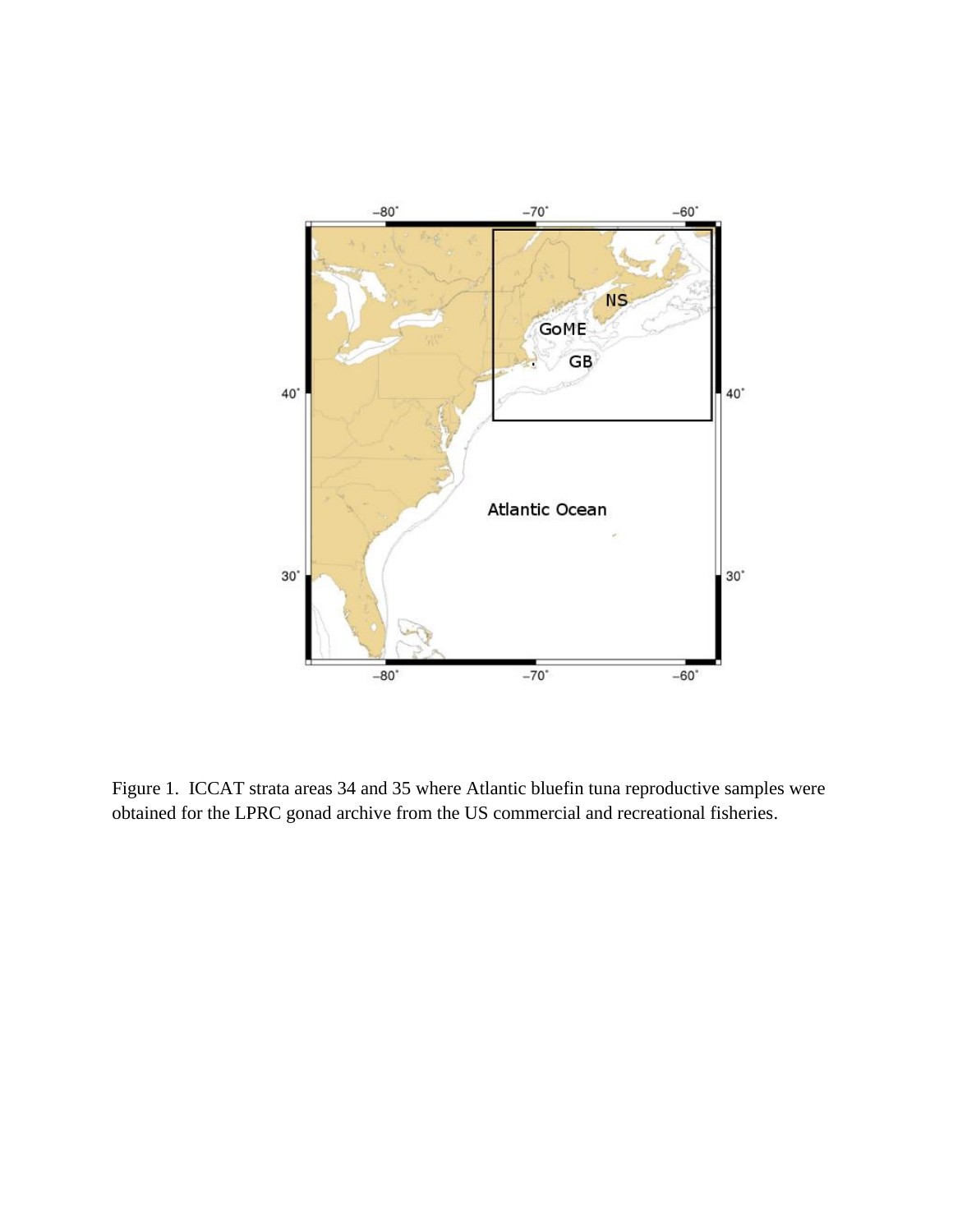#### **Further Considerations**

Sexual maturity and reproduction is a key life history parameter that needs to be accurately portrayed in biological assumptions used in stock assessments, and is an important aspect of the resiliency of the population. Surprisingly, a complete understanding of reproduction for Atlantic bluefin tuna (ABFT) in the NW Atlantic, as well as its spawning habits, have not been achieved (Heinisch et al., 2016). The SCRS of ICCAT has identified this top research priority due to its substantial effect on estimates of stock productivity, calculation of spawning stock biomass (Richardson et al., 2016), steepness (Mangel et al., 2010; Simon et al., 2012) and assessment and management actions that determine sustainable catches for the commercial and recreational tuna fisheries (Pons et al., 2017).

Another major challenge to bluefin reproduction studies is that most research has been conducted on known spawning grounds during the spawning season. As noted in a recent review of ABFT reproduction (Heinisch et al., 2016) a root cause of the lack of scientific resolution of maturity and spawning grounds of western ABFT, since Ray Baglin's work (e.g., 1982), for example, is the challenge of observing and sampling ABFT across its entire range. Consequently, reproductive sampling in the NW Atlantic has been limited. Its physiology dictates that spawning fish must be sampled within 24-48 h of a spawning event, because post ovulatory follicles (POVs), the hallmark of spawning, are reabsorbed in warm-bodied ABFT within that time, and remnants of old POVs are not found (e.g., Hunter, 1985; Goldstein et al., 2007). Similarly, very few ABFT have been analyzed for reproductive status in the pelagic areas where larvae have been found since the US Bureau of Commercial Fisheries exploratory longline cruises in the 1950's- 1960's. Logistics and management measures that restrict retention of ABFT by the US pelagic longline fleet (PLL) have also limited opportunities for reproductive sampling.

Since 2009, the SEFSC Panama City Lab has archived several hundred ABFT reproductive samples obtained by the Observer Program and by an outside contractor, and LPRC holds over 720 gonad samples, but until 2017, they were not processed and analyzed, nor integrated with existing information from our earlier studies. Both the SEFSC and LPRC archives have gaps in offshore samples and smaller size classes of ABFT. A major goal of this research was to complete processing and H&E staining for LPRC's gonad archive, and to combine it with Panama City's gonad archive for a comprehensive record of fish sampled in the NW Atlantic. Because of the short contract period and the large size of the archive, we knew there would not be sufficient time for the slides to be evaluated and assigned reproductive stage by Panama City's research technician. However, the scientific goal of the research project is to eventually have a comprehensive "atlas" of (histological) reproductive status by size, assigned age, year and sampling location.

Recent hormonal analyses and endocrine research have resolved sexual maturity in ABFT sampled across NW Atlantic foraging grounds, confirming similarity to Eastern ABFT (3-5 y, Corriero et al., 2005;Heinisch et al., 2014). This is consistent with similar growth rates, trophic relationships, and higher than expected rates of mixing (Heinisch et al.2014). In addition, fecundity and spawning characteristics were found to be mostly similar between the known spawning areas in the Mediterranean Sea and northern Gulf of Mexico (Knapp et al., 2014).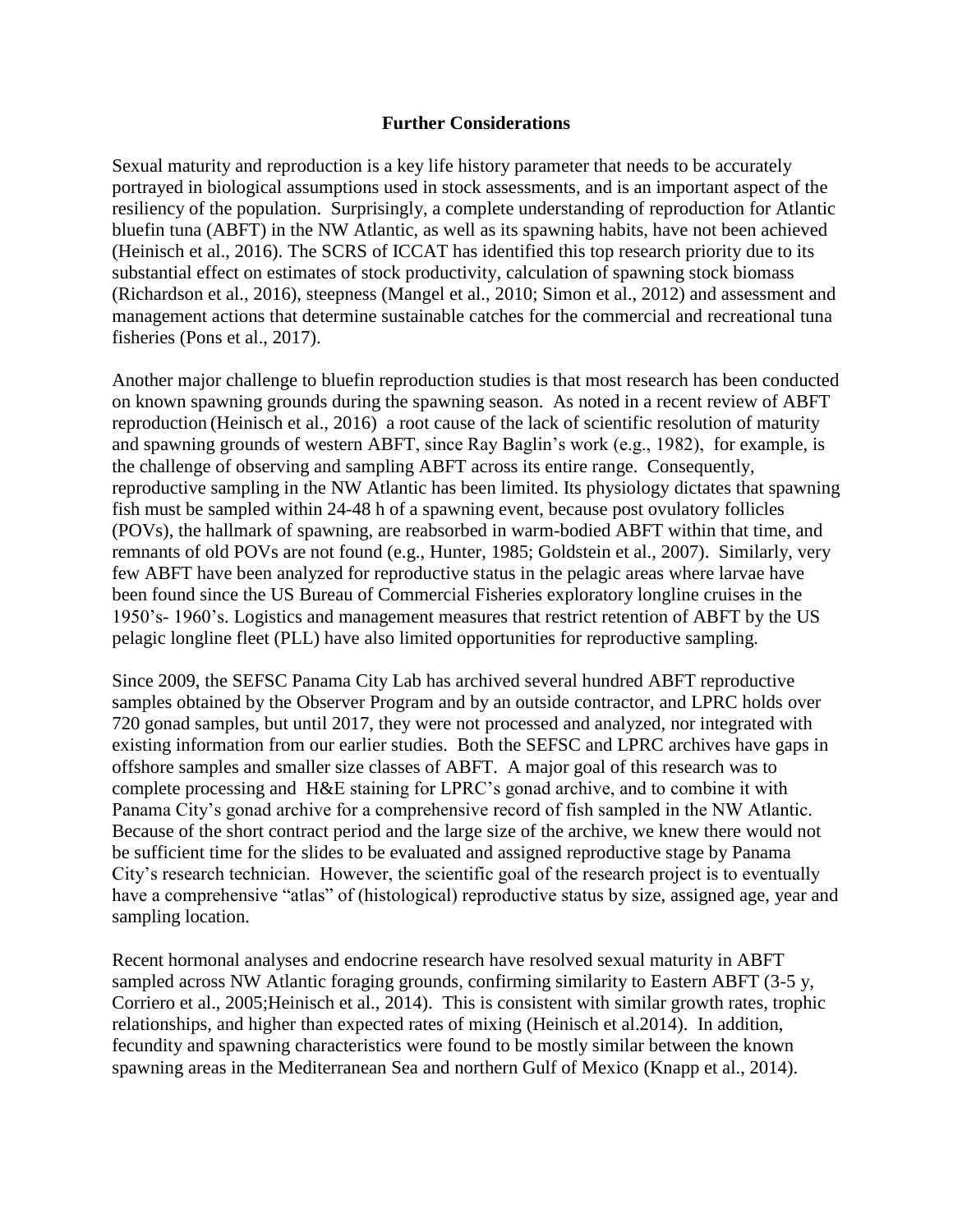In contrast, no experimental, physiological or biological evidence has been presented to date that confirms delayed or late maturity for western ABFT, even though it was the prevailing US management paradigm (e.g., Diaz and Turner, 2007), with some recommending that sexual maturity may be delayed to even older size classes, above 10-12 y based on size of ABFT bycatch catch sizes in the Gulf of Mexico (Diaz, 2011). Although some bluefin experts questioned the long standing assumption and proposed broader spawning areas (e.g., Takeuchi et al., 1999; 2008), the challenged maturity ogive and exclusive GOMEX spawning stood for western stock assessments. What has not been seriously addressed by the SCRS is the assumptions of vastly different ages of maturity and lack of convergence in bluefin biology and life styles between East and West Atlantic, while recognizing some phenotypic variability and selective fishing, violated life history and selection principles operating on most vertebrates and fish species (Roff, 1992; Law, 2000; Reznick et al., 2002; Kawabata et al., 2015). There has been little focus on how such differences could be explained, in terms of evolutionary or ecological principles of life history (Fonteneau, 2009; Heinisch et al., 2016).

A life history model completed by Chapman et al. (2011) using empirical information obtained from field and lab studies predicted that smaller, younger ABFT should spawn closer to their foraging grounds and at different times than older, larger fish. This was first proposed by Frank Mather (Mather et al., historical document, 1995), and supported by historic sampling by the late Peter C. Wilson, chief scientist of early US exploratory longline cruises. Historical reproduction findings and biological predictions were eventually confirmed and supported by the presence of larvae (Richardson et al, 2016), and consistent results from year-long migration paths of adult ABFT (e.g., Galuardi et al., 2010) and for younger individuals likely to be spawning in warm water masses of the Bahamas and other areas (Galuardi and Lutcavage, 2012; Knapp et al., in revision). Further confirming their inter-annual occurrence, additional bluefin larvae have been collected each year on the Slope Sea from 2014-2017 (Dr. David Richardson, personal comm.).

In Goldstein et al. (2007), histological analysis confirmed differential reproductive profiles for fish sampled from commercial landings, and suggested the possibility of recent spawning near the Gulf of Maine (GOM) (modification of Fig. 4 in Goldstein et al., 2007, provided). Similarly, fish sampled in Sept. and October off SW Nova Scotia had hormonal profiles indicating spawning in late summer, different from similar sized ABFT sampled in the GOM, but spawning could not be confirmed. There is now a clear research need to more extensively investigate sexually mature ABFT from recreational and commercial fisheries in order to determine their reproductive status and fraction that might spawn in the NW Atlantic. These direct physiological investigations, comparable to the many comprehensive biological studies conducted in the Mediterranean Sea, e.g., see review in Piccinetti et al. (2013) can help guide location of broader larval surveys (and international sampling), and are needed to map potential ABFT spawning grounds in the western Atlantic. They are also needed to establish a realistic understanding of ABFT reproduction and spawning in the face of changing climate and fisheries.

As reviewed in Heinisch et al. (2016) Rosenfeld and colleagues recently developed endocrine and micro-molecular techniques enable measurement of key hormones governing the brainpituitary-gonad (BPG) axis and sexual maturation, and can now fully elucidate unresolved issues that existed due to inadequate sampling and low-resolution investigative tools. Investigating endocrine factors that govern sexual maturation and reproduction, coupled with conventional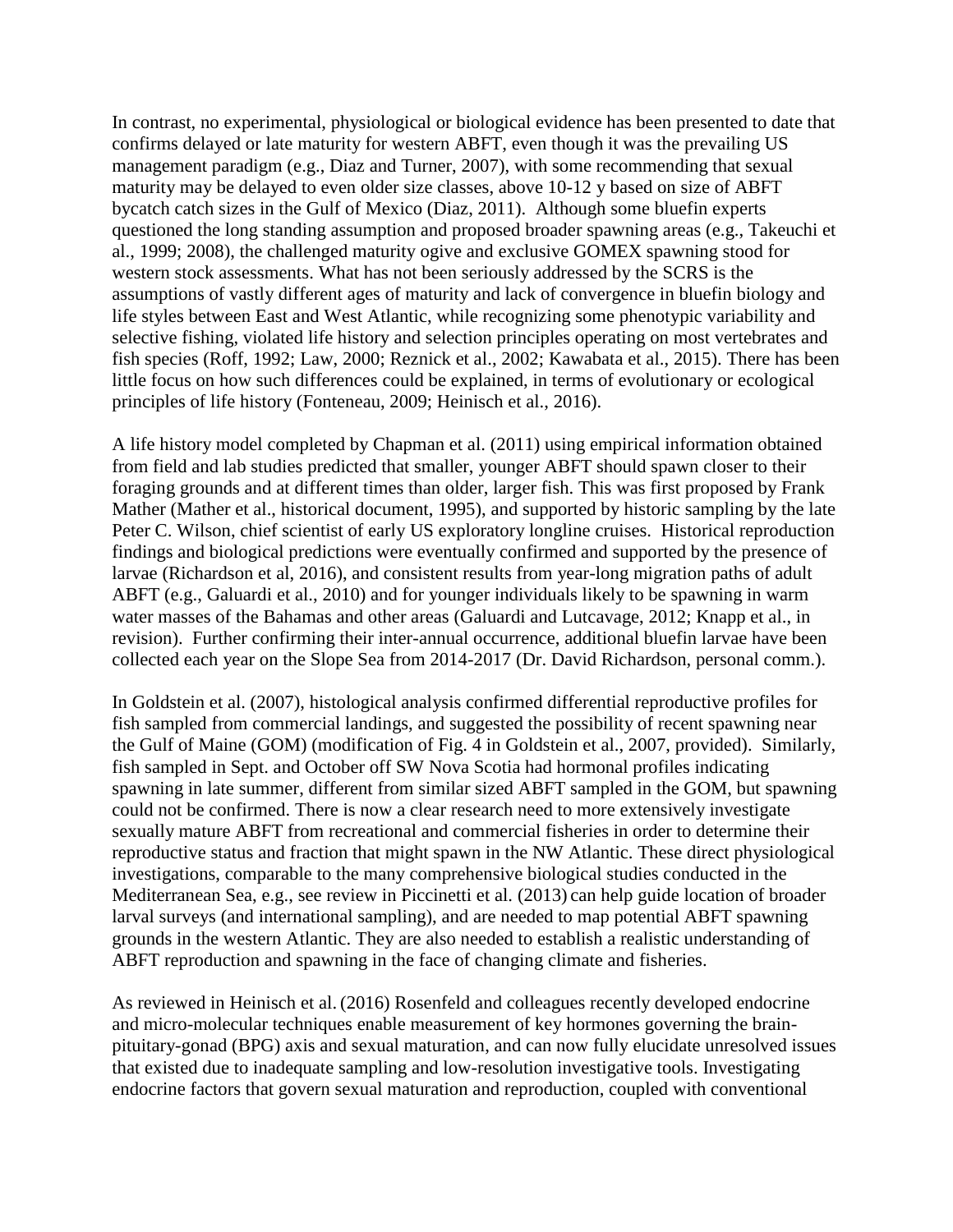gonad histology, will help define the life history parameters of a mixed ABFT population sampled on foraging and fishing grounds, and not just known spawning grounds.

Richardson et al.'s work at the NOAA Northeast Fisheries Science Center (NEFSC) continues to verify ABFT larvae in the limited areas of tows from non-directed surveys after 2013. Genetic work is also underway. It is important to include cutting edge science in the SCRS discussions and planning, rather than relegating empirical evidence for spawning in the field as a mere hypothesis or anomaly. This was emphasized in the 2016 Independent Performance Review of ICCAT [\(www.iccat.int/Documents/Other/0-2nd\\_PERFORMANCE\\_REVIEW\\_TRI.pdf](http://www.iccat.int/Documents/Other/0-2nd_PERFORMANCE_REVIEW_TRI.pdf) ):

*"The SCRS has been slow to incorporating new independent scientific research, e.g. new spawning areas for bluefin tuna in the western Atlantic and the similarity of growth and maturity schedules for the two management units for bluefin tuna. The Panel understands that maintaining consistency from one assessment to the next helps the credibility of the assessments, but there comes a point when the evidence is such that the new scientific information must be adopted. The Panel considers that adopting new scientific findings should be based on the merits of the science, not on the potential effects on the assessment results or credibility.*

Pending additional interest and support, an effort could be made to obtain scientific quota from DFO in 2018 so that multiple fish can be landed and sampled in late August or early September, when the commercial fishery gets underway. ABFT hormonal status at that time is especially important to document the possibility of summer spawning consistent with the presence of bluefin larvae sampled in the northern areas of the Slope Sea by our collaborators (Richardson et al., 2016). Sampling in the US should also be conducted but additional trained personnel would need to accompany fishing vessels in order to accomplish endocrine sampling.

This new effort to establish a comprehensive ABFT reproductive collection, including brain, pituitary and gonad tissues, from eastern and western stocks, remains a priority. Other tuna RMFOs such as the SPC routinely include gonad samples in annual biological sampling and tissue banking programs to support stock assessment

(http://www.spc.int/ofp/PacificSpecimenBank/Home/About). The biological profiling of the combined LPRC and NMFS (SEFSC Panama City Laboratory) reproductive archives will establish broad reproductive coverage of ABFT across the NW Atlantic and will help inform planning of future, combined surveys for larvae, biological (repro) sampling, and when possible, endocrine studies.

# **Literature Cited**

- Baglin, R.E, Jr. 1982. Reproductive biology of western Atlantic bluefin tuna. Fishery Bulletin 80:121-134.
- Chapman, E.W., Jørgensen, C. and M. E. Lutcavage. 2011. Atlantic bluefin tuna (*Thunnus thynnus*): a state dependent energy allocation model for growth, maturation, and reproductive investment. Can. J. Fish. Aquat. Sci. 68:1934-1951.
- Corriero, A*.*, Karakulak, S., Santamaria, N., Deflorio, M., Spedicato, D., Addis, P., Desantis, S., Cirillo, F., Fenech-Farrugia, A., Vassallo-Agius, R., de la Serna, J.M., Oray, Y., Cau, A., Megalofounou, P., and G. De Metrio. 2005. Size and age at sexual maturity of female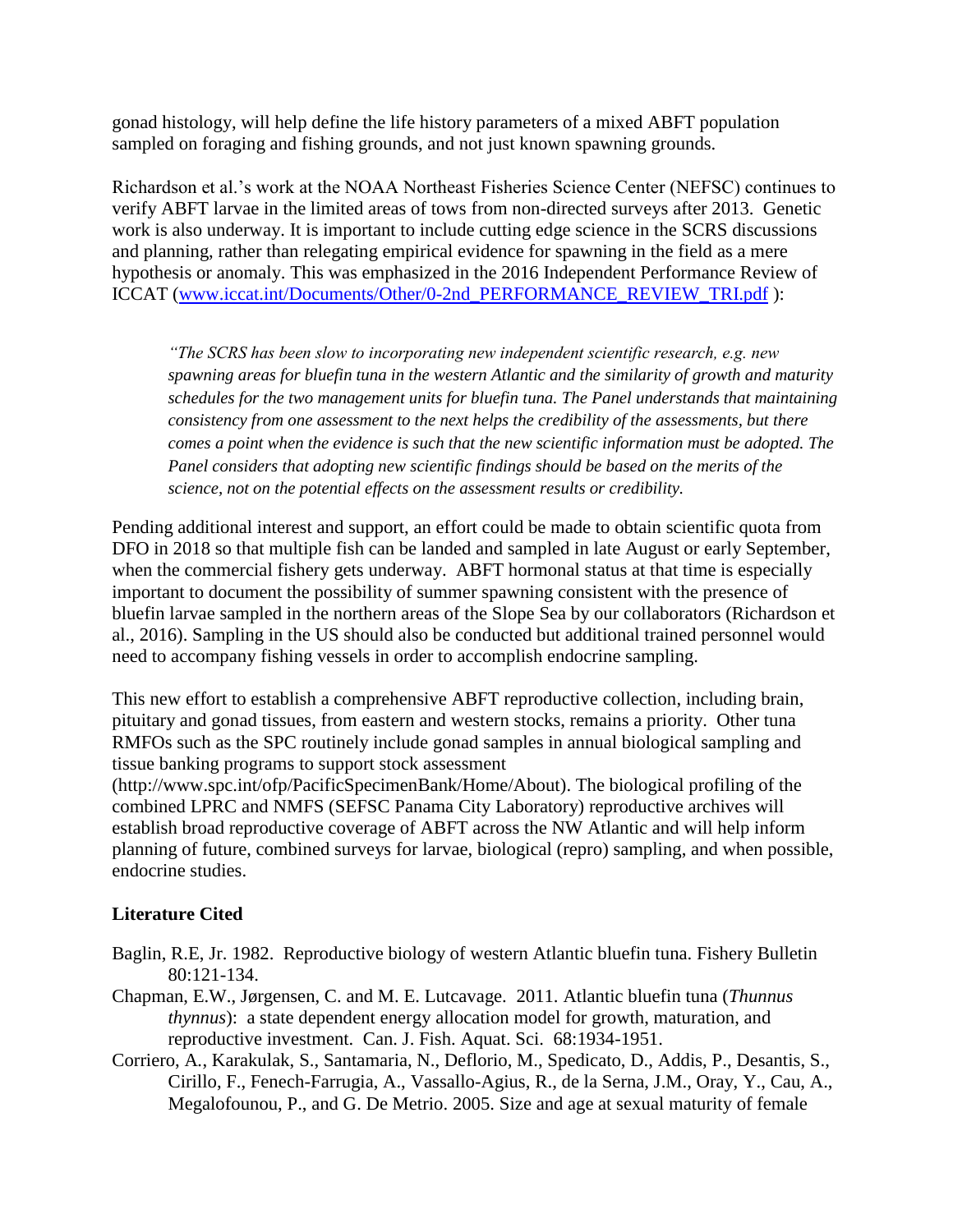bluefin tuna (*Thunnus thynnus* L. 1758) from the Mediterranean Sea. J Appl Ichthyol **21,** 483–486.

- Diaz, G.A., 2011. A revision of western Atlantic bluefin tuna age of maturity derived from size samples collected by the Japanese longline fleet in the Gulf of Mexico (1975-1980). Collect Vol Sci Pap ICCAT 66, 1216–1226.
- Diaz, G.A., and S.C. Turner. 2007. Size frequency distribution analysis, age composition, and maturity of western bluefin tuna in the Gulf of Mexico from the U.S. (1981-2005) and Japanese (1975-1981) longline fleets. Collect Vol Sci Pap ICCAT 60, 1160–1170.
- Fonteneau, A., 2009. Atlantic bluefin tuna: 100 Centuries of fluctuating fisheries. Collect. Vol. Sci. Pap. ICCAT, 63: 51-68.
- Galuardi, B, Royer, F. Golet, W., Logan, J.M., Neilson, J., and M. Lutcavage. 2010. Complex migration routes of Atlantic bluefin tuna question current population structure paradigm. Can.J.Fish. Aquat.Sci. 67:966-976.
- Heinisch, G., Correiro, A., and M. Lutcavage. 2016. Resolution of age at maturity and reproduction in Atlantc bluefin tuna: Historical evidence and new insights from endocrine-based biomolecular approaches. Int. Comm. Atl. Tunas SCRS/2016/46.
- Heinisch, G., Correiro, A. and M.E. Lutcavage. 2016. Resolution of age at maturity and reproduction in ABT: Historical evidence and new insights form endocrine-based biomolecular approaches. Int. Comm. Conserv. Atl. Tunas SCRS/2016/146.
- Hunter, J.R., and B.J. Macewicz. 1985. Rates of atresia in the ovary of captive and wild northern anchovy, *Engraulis mordax*. Fish Bull, U.S. 83:119-136
- Kawabata, Y. Atsushi, N., Yamamoto, K., Sato, T., Kuwahara, K., Koga, M., Kawaguchi, K., Yamaguchi, T., Ohta, I., Kawabe, R., Nishihara, G.N.,Yagi, M., and K. Soyano. 2015. Duration of migration and reproduction in males is dependent on energy reserve in a fish forming spawning aggregations. Mar. Ecol. Prog. Ser. 534: 149–161.
- Knapp, J.M., Chandler, E., and M.E. Lutcavage. Spawning capable Atlantic bluefin tuna, *Thunnus thynnus*, sampled outside the Gulf of Mexico. (In revision).
- Knapp, J.M., Arranda, G. Medina, A., and M.E. Lutcavage. 2014. Comparative histological and stereological assessment of the reproductive status of female Atlantic bluefin tuna from the Gulf of Mexico and the Mediterranean Sea. PLoS One 9(6): e98233.
- Knapp, J., Heinisch, G., Rozenfeld, H. and M. Lutcavage. 2012. New results on maturity status of western Atlantic bluefin tuna, *Thynnus thynnus*. SCRS/2012/154.
- Knapp, J., Heinisch, G., and M. Lutcavage. 2009. Preliminary results on the reproductive status of Atlantic bluefin tuna sampled in the Gulf of Mexico during spawning season, 2007- 2008. ICCAT SCRS/2009/150.
- Law, R. 2000. Fishing, selection, and phenotypic evolution. ICES J. Marine Science 57:659- 2000.
- Lutcavage, M., Brill, R. Skomal, G., Chase, B., and P. Howey. 1999. Results of pop-up satellite tagging on spawning size class fish in the Gulf of Maine. Do North Atlantic bluefin tuna spawn in the Mid Atlantic. Can. J. Fish. Aquat. Sci. 56:173-177.
- Lutcavage, M., Galuardi, B., and T. Lam. 2012. Predicting potential Atlantic spawning grounds of western Atlantic bluefin tuna based on electronic tagging results, 2010-2011. SCRS/2012/157.
- Mangel, M., Brodziak, J, and G. DiNardo. 2010. Reproductive ecology and scientific inference of steepness: a fundamental metric of population dynamics and strategic fisheries management. Fish and Fisheries 11: 89–104.